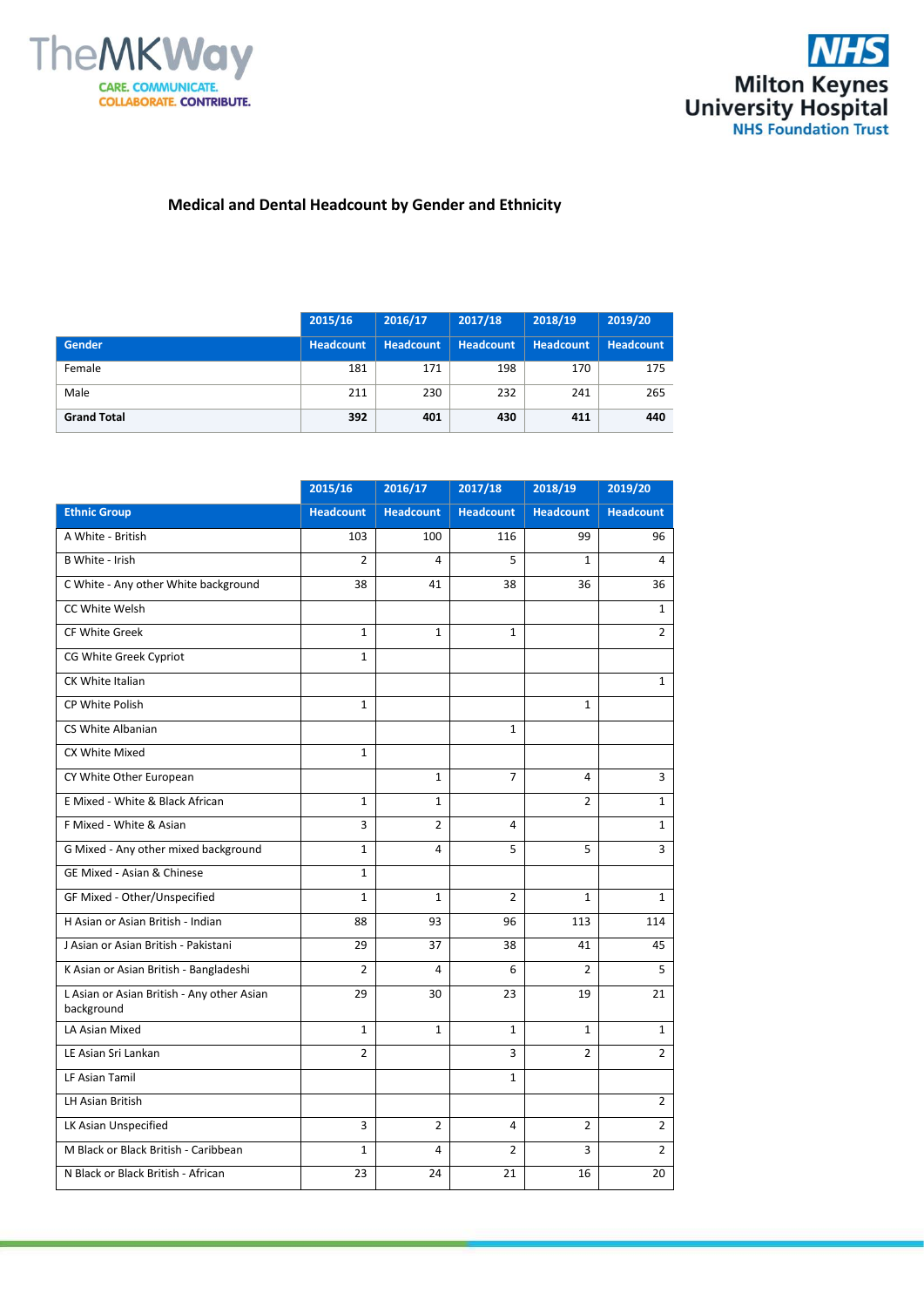



| P Black or Black British - Any other Black<br>background | $\mathbf{1}$   | $\mathbf{1}$ |                | 1            | $\mathbf{1}$ |
|----------------------------------------------------------|----------------|--------------|----------------|--------------|--------------|
| PC Black Nigerian                                        | $\mathbf{1}$   |              | 1              | 3            | 3            |
| R Chinese                                                | 5              | 5            | 6              | 3            | 9            |
| S Any Other Ethnic Group                                 | $\overline{7}$ | 7            | 8              | 13           | 16           |
| SA Vietnamese                                            |                |              |                |              | $\mathbf{1}$ |
| SB Japanese                                              |                |              |                | $\mathbf{1}$ |              |
| SD Malaysian                                             |                | $\mathbf{1}$ |                |              |              |
| SE Other Specified                                       | 6              | 6            | $\overline{7}$ | 9            | 11           |
| Z Not Stated                                             | 40             | 31           | 34             | 33           | 36           |
| <b>Grand Total</b>                                       | 392            | 401          | 430            | 411          | 440          |

| M&D staff off for mental health reasons by ethnicity and gender. |                        |  |  |  |
|------------------------------------------------------------------|------------------------|--|--|--|
|                                                                  |                        |  |  |  |
|                                                                  |                        |  |  |  |
| Year                                                             | <b>Employee Number</b> |  |  |  |
| 2015/16                                                          | 1                      |  |  |  |
| A White - British                                                | 1                      |  |  |  |
| 2016/17                                                          | 1                      |  |  |  |
| J Asian or Asian British - Pakistani                             | 1                      |  |  |  |
| 2018/19                                                          | 3                      |  |  |  |
| A White - British                                                | 1                      |  |  |  |
| H Asian or Asian British - Indian                                | 1                      |  |  |  |
| L Asian or Asian British - Any other Asian background            | 1                      |  |  |  |
| 2019/20                                                          | 3                      |  |  |  |
| A White - British                                                | 1                      |  |  |  |
| H Asian or Asian British - Indian                                | 1                      |  |  |  |
| J Asian or Asian British - Pakistani                             | 1                      |  |  |  |
| <b>Grand Total</b>                                               | 8                      |  |  |  |
|                                                                  |                        |  |  |  |